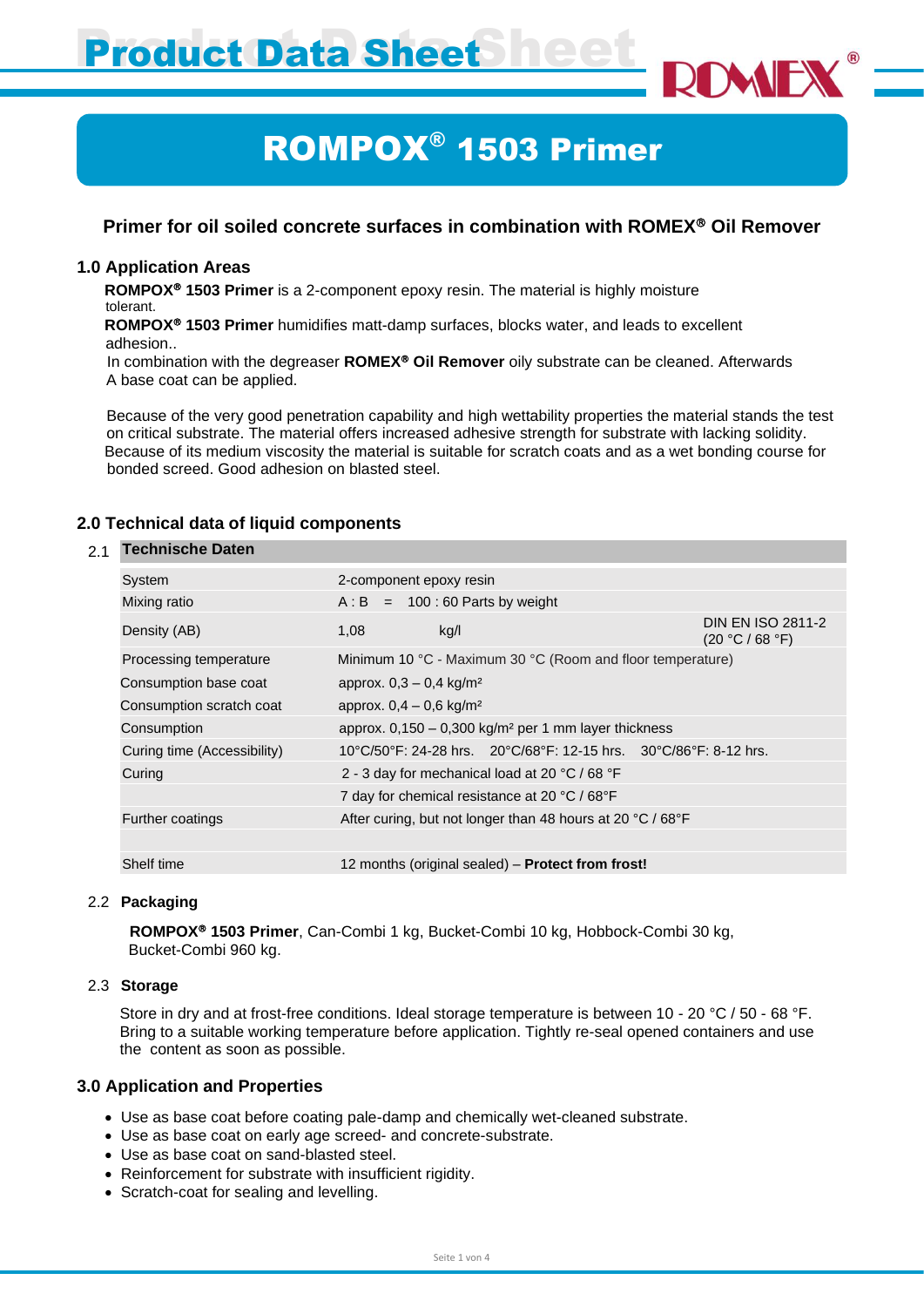**Product Data Sheet** 

 The substrate to be coated has to be levelled, dry, free of dust, has to have adequate tensile and compres- Sive strength, and be free from weakly-bonded components or surfaces. Materials impairing adhesion, such as grease, oil, and paint residues must be removed using suitable methods.

 **ROMPOX 1503 Primer** can be used as a bonding course on pale-damp substrate after degreasing with **ROMEX<sup>®</sup> Oil Remover.** 

 Suitable surfaces are concrete C20/25, cement screed CT-C35-F5, as well as other adequately sound surfaces. The substrate must have adequately high strength for the proposed occupational use. The coating of mastic asphalt with epoxy resin is not recommended. The adhesive tensile strength can be increased on stability-lacking substrate because of the reinforcing effect of the material.

 The surface to be coated should be prepared mechanically, preferably by shot-blasting. The surface strength must then be a minimum of 1.5 N/mm². For concrete, moisture content must not exceed 4.5 CM-%, remaining residual humidity. The possibility of moisture ingress from the rear must be permanently excluded.

 Under certain circumstances **ROMPOX 1503 Primer** may be applied on damp substrate (up to about 6.0 CM-%). For application on substrate with increased dampness a double layer of primer is required. If necessary, get advice from ROMEX® technical support. Please refer to the advice issued by the trade associations, e.g. the current edition of BEB-worksheets KH-0/U and KH-0/S. Reconstructing floors requires a final examination, e.g. testing the adhesive tensile strength beside the usual requirements.

# 3.1 **Processing Instructions**

#### **Mixing:**

 Single packages of the components need to be weighed in the precise mixing ratio. Combi-trading units will be supplied in the correctly measured mixing ratio. Component A has sufficient volume for the entire trading unit. Decant the hardener B into the resin completey. Blend with a slow speed mixer (200 - 400 r/pm) for at least  $2 - 3$  minutes, for a material that is homogeneous and free of streaks. To avoid mixing errors it is recommended to empty the resin/hardener-mixture into a clean container and mix briefly once again ("to repot").

#### *Producing scratch coats:*

#### 1,0 kg **ROMPOX 1503 Primer**

0,5 - 0,8 kg **ROMEX<sup>®</sup> 3201** quartz sand, grain size 0,1-0,5 mm

 Before adding additives the resin has to be premixed. The amount of the sand-blend to be added depends on the desired texture and consistency.

#### **Base coat:**

 Processing the material as a base coat takes place immediately after mixing with a coating knife, spatula, or nylon roller. Apply an evenly closed sealing coat on the substrate, re-roll time-delayed if necessary. On highly absorbent surfaces a second coat or a saturated scratch coat is recommended to achieve a fully sealed substrate. While still fresh, scatter the surface with approx. 0.8 kg fire-dried quartz sand (grain size 0.3/0.8 mm) for optimum adhesion. This is mandatory if the subsequent coatings will be applied later than 36 hours after base coat application. For an increased resistance to osmosis it is necessary to apply the base coat in two layers, or apply a baseand scratch-coat. Then do not scatter the first coating and work within the recommended time pattern.

#### **Scratch coat:**

 For smoothing and completely sealing the substrate it is recommended to apply a scratch coat before subsequent coatings. Use a trowel, metal-, or rubber coating knife. The consistency has to be adjusted according to the absorbency of the substrate and set so the material may run true. Floor- and air-temperature must not fall below 10 °C / 50 °F and humidity must not exceed 75 %. The difference in floor- and room temperature must be less than 3 °C / 37.4 °F so the curing will not be disturbed. If a dewpoint situation occurs adhesion may malfunction, curing may be disturbed, and spotting may occur. Curing time applies to 20 °C / 68 °F. Lower temperature may increase, higher temperature may decrease the curing and processing time. If working conditions are not complied with, deviations in the described technical properties may occur in the end product.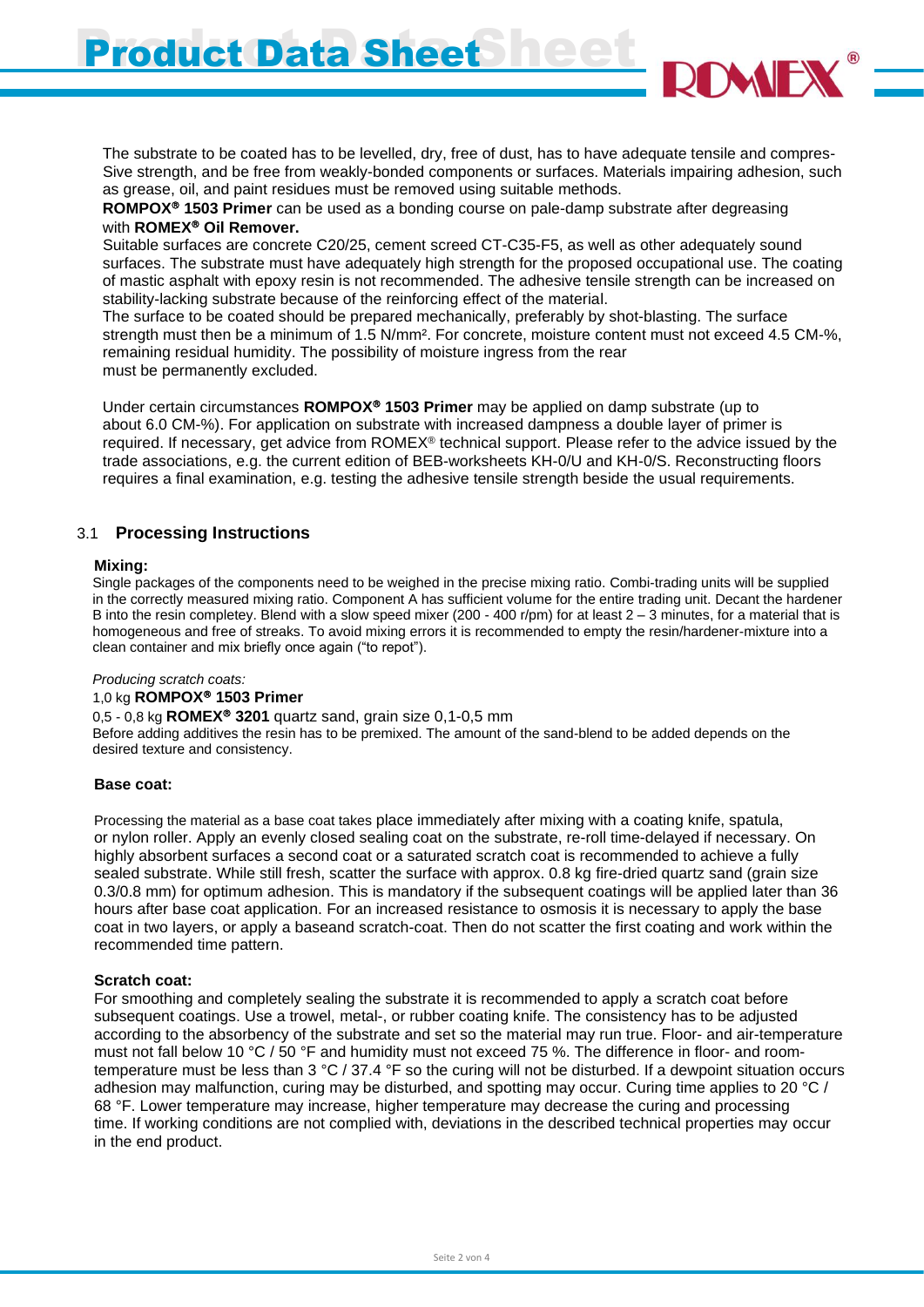# Product Data Sheet Pe

### 3.2 **Product Features**

- "total solid" according to Giscode (test method of the Deutsche Bauchemie, German contruction chemistry association)
- tested, low-emission quality
- with accreditation (DIBt®) for interior areas
- very excellent adhesion
- reinforcing
- all-purpose application
- resistant to hydrolysis and saponification
- cures even on damp substrate
- increased durability to osmosis
- high penetration
- free of deleterious substances against varnish

**ROMEX<sup>®</sup> 1503 Primer** is AgBB-tested and DIBt<sup>®</sup>-accredited und in combination with different coatings. Tested in combination with ROMPOX® 1070 according to "protection and maintenance of concrete construction parts" by the DAfStb, part 2 and part 4.

**Hote:** Please ask fort he tested system structure!

# **4.0 Special Remarks**

 The product is subject to the hazardous material-, operational safety-, and transport-regulations for Hazardous goods. Refer to the DIN-Safety Data Sheet and the information on the labelled containers!

GISCODE (05/2018 modification): RE 30